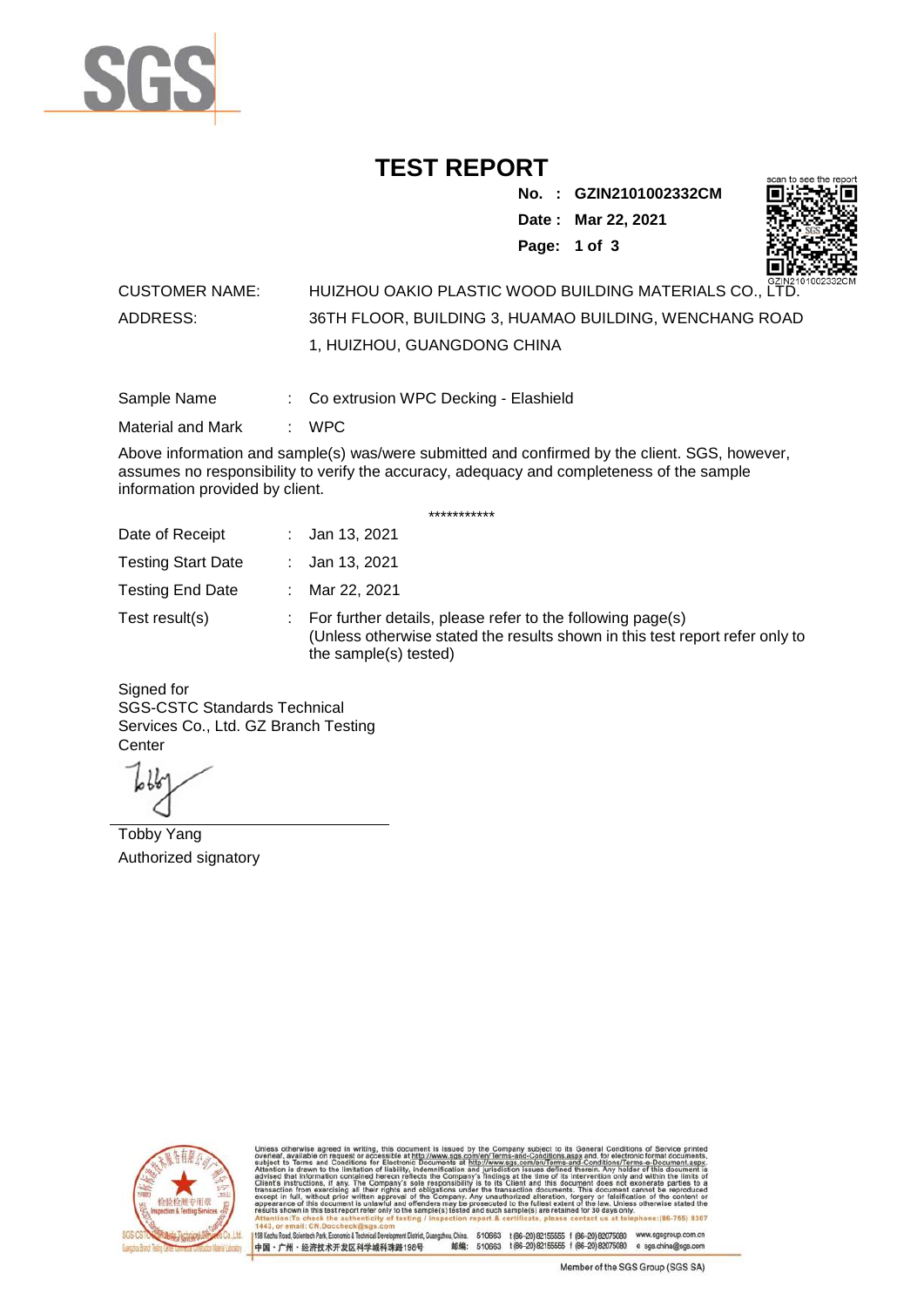

## **TEST REPORT**

**No. : GZIN2101002332CM Date : Mar 22, 2021 Page: 2 of 3** 

**Sample** Description :.

| Specimen No SGS Sample ID. | Description.  |
|----------------------------|---------------|
| GZF21-001460.001           | Block sample. |

#### **Test Result(s) :**

Test Requested : Antimicrobial activity test

Test Method : ASTM G 21-15 Standard Practice for Determining Resistance of Synthetic

Polymeric Materials to Fungi

| Test organism(s) | Concentration of spores (spores | Rating observed growth on |
|------------------|---------------------------------|---------------------------|
|                  | /mL)                            | specimens (after 28 days) |
| *Test organism   | $1.0x$ 10^6                     | 0 Grade                   |

#### Notes :

1.\*Test organism

Aspergillus brasiliensis ATCC 9642, Penicillium funiculosum ATCC 11797, Chaetomium globosum ATCC 6205, Trichoderma virens ATCC 9645, Aureobasidium pullulans ATCC 15233

2. History name of test organism

Aspergillus brasiliensis Historically known as A.niger.

Penicillium funiculosum Historically known as P.pinophilum.

Trichoderma virens Historically known as Gliocladium virens.

3. According to ASTM G 21-15 Standard Practice for Determining Resistance of Synthetic Polymeric Materials to Fungi, observed fungi growth rating on the specimens include:

0-None

1-Traces of growth (less than 10%)

2-Light growth (10 to 30%)

3-Medium growth (30 to 60%)

4-Heavy growth (60% to complete coverage)

4.The microscope(50 X) was used to confirm the observation.



ent District, Guangzhou, China. 510663 t (86-20) 82155555 f (86-20) 82075080 w.sasaroup.com.cn 198 Kezhu Road, Scientech Park, Fonnomic & Technical Devel 邮编: 510663 t(86-20) 82155555 f (86-20) 82075080 e sgs.china@sgs.com 中国·广州·经济技术开发区科学城科珠路198号